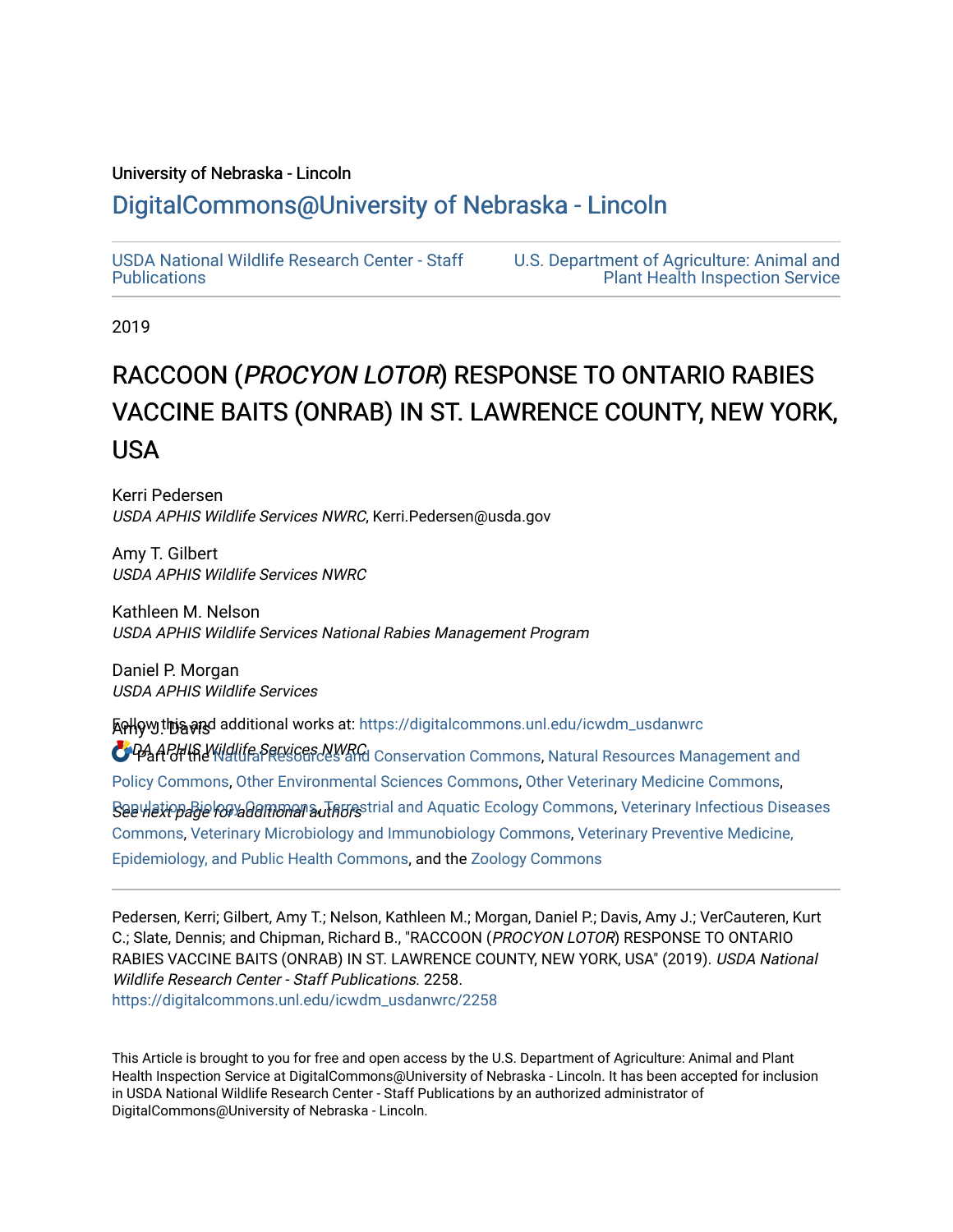# Authors

Kerri Pedersen, Amy T. Gilbert, Kathleen M. Nelson, Daniel P. Morgan, Amy J. Davis, Kurt C. VerCauteren, Dennis Slate, and Richard B. Chipman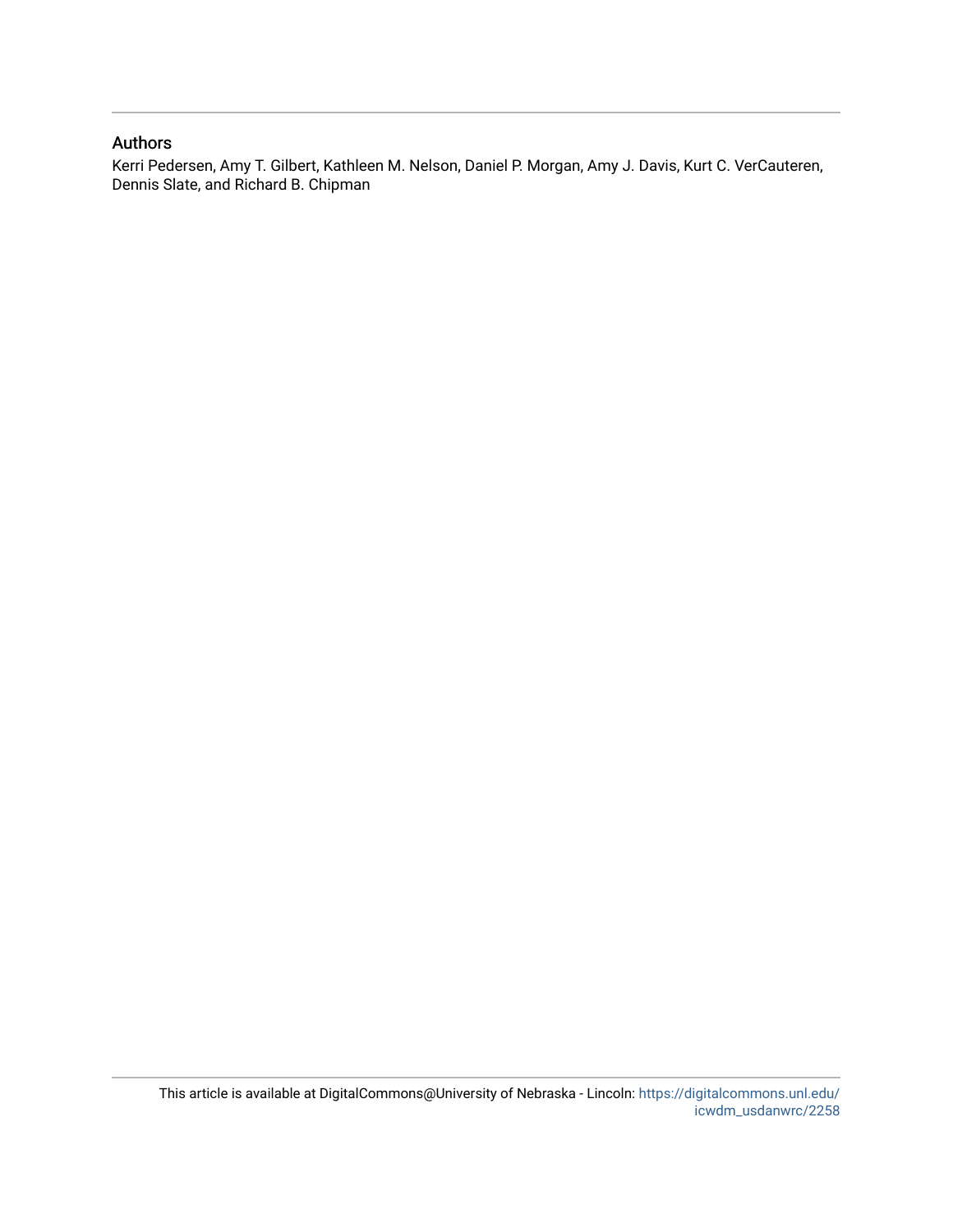# RACCOON (PROCYON LOTOR) RESPONSE TO ONTARIO RABIES VACCINE BAITS (ONRAB) IN ST. LAWRENCE COUNTY, NEW YORK, USA

# Kerri Pedersen,<sup>1,4</sup> Amy T. Gilbert,<sup>1</sup> Kathleen M. Nelson,<sup>2</sup> Daniel P. Morgan,<sup>3</sup> Amy J. Davis,<sup>1</sup> Kurt C. VerCauteren,<sup>1</sup> Dennis Slate,<sup>2</sup> and Richard B. Chipman<sup>2</sup>

<sup>1</sup> US Department of Agriculture, Animal and Plant Health Inspection Service, Wildlife Services, National Wildlife Research Center, 4101 LaPorte Avenue, Fort Collins, Colorado 80521, USA

<sup>2</sup> US Department of Agriculture, Animal and Plant Health Inspection Service, Wildlife Services, National Rabies

Management Program, 59 Chenell Drive, Concord, New Hampshire 03301, USA

 $3$  US Department of Agriculture, Animal and Plant Health Inspection Service, Wildlife Services, 230 Timerman Hall, SUNY Potsdam, New York 13676, USA

<sup>4</sup> Corresponding author (email: Kerri.Pedersen@usda.gov)

ABSTRACT: Oral rabies vaccination (ORV) campaigns have been conducted annually in the US over the past two decades to prevent raccoon (Procyon lotor) rabies, which is enzootic along the eastern region of the country from southeastern Canada to Alabama. Because raccoon rabies has been eliminated from neighboring Canadian provinces, continued detection of the variant in the US is of concern due to the potential for infected raccoons to cross the border via the St. Lawrence River. Ontario Rabies Vaccine Baits (ONRAB) containing a live, recombinant human adenovirus expressing the rabies virus glycoprotein have been under experimental use in the US since 2011. We distributed ONRAB in St. Lawrence County, New York, from 2013 to 2015 as part of field trials to evaluate serologic responses in raccoons. Prior to ONRAB distribution, rabies virus neutralizing antibody (RVNA) seroprevalence in raccoons was 45.2% (183 of 405) and increased to 57.7% (165 of 286) after 3 yr of ONRAB baiting. Postbait RVNA seroprevalence increased each year, with a lower response observed in juvenile compared with adult raccoons. The pre-ONRAB seroprevalence detected in 2013 was relatively high and was likely impacted both by elevated rabies activity in the county and the use of ORV with a different vaccine bait for 14 consecutive years prior to our study. Tetracycline biomarker prevalence increased from 1.4% prior to ONRAB baiting to 51.3% from 2013 to 2015, demonstrating bait palatability to raccoons. These data complemented related field trials conducted in West Virginia and the northeastern US.

Key words: Oral rabies vaccination, ONRAB, Procyon lotor, rabies, rabies virus neutralizing antibodies, raccoon, St. Lawrence County.

### INTRODUCTION

The St. Lawrence River not only serves as an important waterway connecting the US and Canada, but it also provides important riparian habitat for various wildlife species. The corridor is heavily used by raccoons (Procyon lotor), a ubiquitous mammal native to North America, and the primary reservoir for raccoon rabies virus in the eastern US (Monroe et al. 2016). Rabid raccoons from the enzootic area in St. Lawrence County, New York (as supported by phylogenetic data), have been identified in Ontario, Canada (Rosatte et al. 2001; Nadin-Davis et al. 2006). Despite coordinated oral rabies vaccination (ORV) campaigns in the US and Canada to prevent and control spread of the disease

(Slate et al. 2005; Rosatte et al. 2009a), crossborder viral transmission along this corridor remains a concern (Cullingham et al. 2009). Within St. Lawrence County, New York, specifically, ORV had occurred annually for 14 yr prior to our study, yet raccoon rabies cases have continued to occur, suggesting the need to evaluate different strategies, including raccoon serologic responses to a different vaccine bait.

Because raccoon rabies is considered enzootic in St. Lawrence County and other parts of New York, Vermont, and New Hampshire, ORV had been conducted previously with RABORAL V-RG® (V-RG; a registered trademark in the US and elsewhere of Merial, Inc., now Boehringer Ingelheim, Athens, Georgia),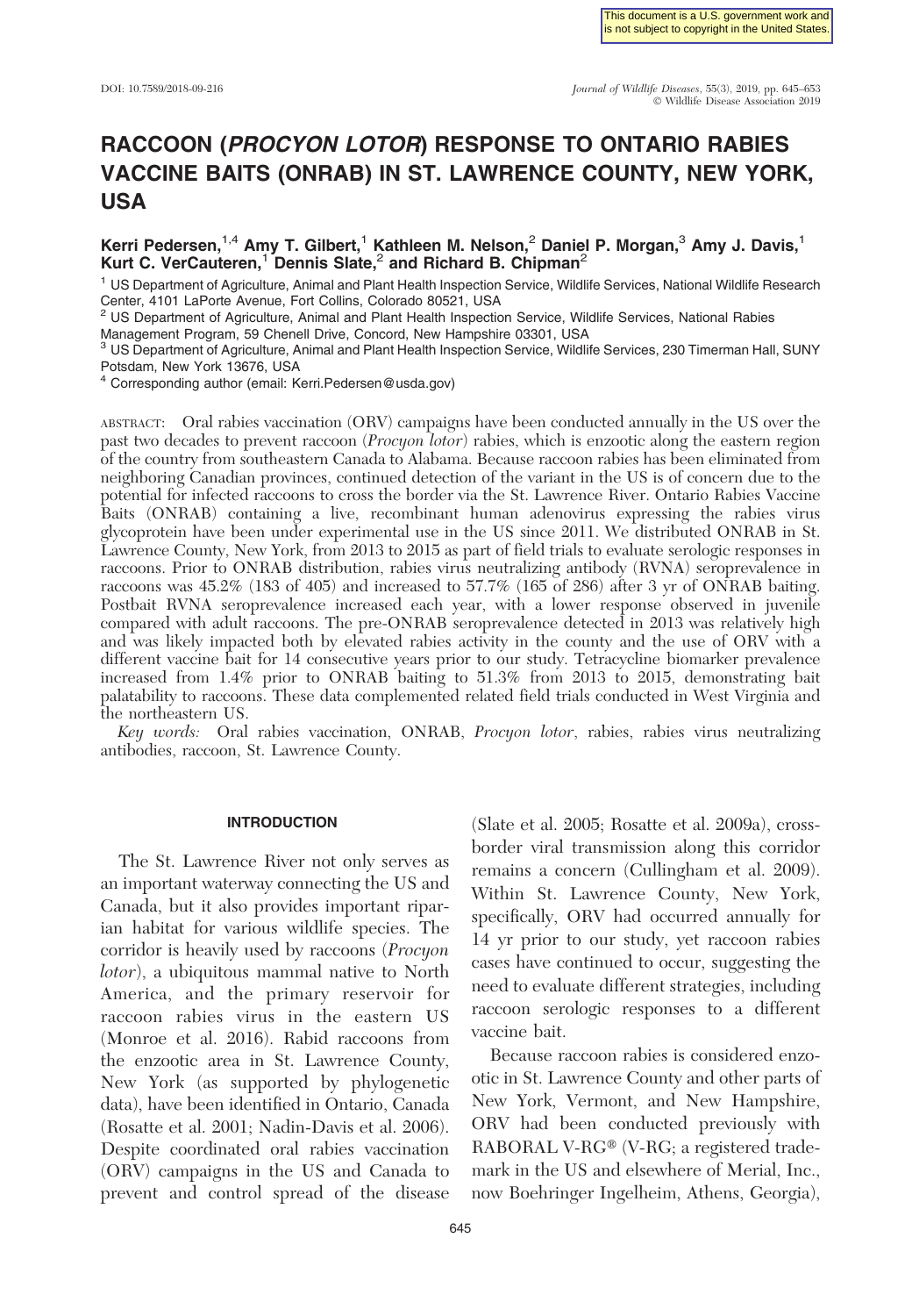in an attempt to halt spread of the virus. Ontario Rabies Vaccine Bait (ONRAB) is an oral rabies vaccine bait that has been linked to seroconversion rates of 66–84% in raccoons in southwestern Ontario with bait densities ranging from 75 to 400 baits/ $km^2$  (Rosatte et al. 2009b). In a field trial conducted in northern New York, Vermont, and New Hampshire to evaluate the effectiveness of targeting raccoons, a similar seroprevalence (69%) to that reported in Ontario was observed although different serologic tests were used for analyzing samples (Gilbert et al. 2018).

Due to the importance of the St. Lawrence River Valley as a potential corridor for movement of rabid raccoons into Canada, we evaluated the impact of ONRAB by assessing rabies virus neutralizing antibody (RVNA) seroprevalence and tetracycline biomarker response rates in raccoons prior to and after ONRAB baiting in St. Lawrence County from 2013 to 2015. Because ONRAB contains a tetracycline biomarker that was not present in the V-RG baits that had been distributed prior to our study, the tetracycline response data allowed for assessment of bait uptake in a biomarker naïve population.

#### MATERIALS AND METHODS

#### Study area

The study area was located near the St. Lawrence River in St. Lawrence County, New York, at  $44^{\circ}41'$ N,  $75^{\circ}17'$ W (Fig. 1). The design consisted of two 127-km<sup>2</sup> study cells (PBG09 and PBG10) within a larger ORV zone separated by -5-km buffer zones (Fig. 1). Both study cells were within an area that had been baited annually at 75 baits/km<sup>2</sup> with V-RG since 1999 and consisted of similar habitat, including primarily forest, agriculture, and wetlands or water based on the 2011 National Land Cover Database (Homer et al. 2015).

# Bait and bait distribution

The Ontario Rabies Vaccine Bait (ONRAB Ultralite baits, Artemis Technologies, Inc., Guelph, Ontario, Canada) consist of a polyvinyl chloride blister pack containing 1.8 mL of the human adenovirus recombinant rabies vaccine coated with a dark green wax containing 100 mg of tetracycline hydrochloride. The baits were distributed in August each year (2013–15) by fixed-wing aircraft along parallel flight lines at 750-m intervals at a target bait density of 75 baits/  $km^2$  throughout the ORV zone (Fig. 1).

# **Trapping**

Random points (34–36) were generated along roadways each year for the four quadrants of each study cell to guide trap placement by using Hawth's tools (Beyer 2012), and 25 of the points were selected based on property access, permission to trap, and spatial distribution within the cell. Four to six traps (depending on surrounding habitat at the point) were placed within 800 m of six of the selected points in three of the quadrants and seven in the fourth quadrant, with a minimum of 30.5 m between traps, for a total of 150 traps per cell.

Trapping occurred annually for 10 consecutive days approximately 2–4 wk prior to ORV in July and August and again 4–5 wk after ORV in September and October. Tomahawk live traps (model 108; Tomahawk Live Trap, Hazelhurst, Wisconsin, USA), baited with marshmallows and anise oil (Minnesota Trapline Products, Inc., Pennock, Minnesota, USA), were used to trap animals. Traps were checked daily and moved every 2–3 d if no unique raccoons had been captured.

#### Animal handling and sampling

All unique raccoons, striped skunks (Mephitis mephitis), foxes (Vulpes vulpes and Urocyon cinereoargenteus), coyotes (Canis latrans), and fishers (Martes pennanti) captured during the study were considered target animals due to their importance as rabies vector species. All target animals were anesthetized by intramuscular injection of a 5:1 mixture of ketamine (10 mg/ kg) and xylazine (2 mg/kg) on the basis of estimated body weight. While anesthetized, weight, sex, and relative age were recorded, each animal was uniquely numbered with an ear tag (National Band and Tag Company, Newport, Kentucky, USA), and approximately 5 mL of blood was collected via a peripheral vein. A premolar tooth was collected, whenever possible, for age determination and biomarker (tetracycline) analysis.

Animals were released at the point of capture after sampling and upon recovery from anesthesia, unless they were sick, acting strangely, or seriously injured. These animals were euthanized with carbon dioxide in accordance with the American Veterinary Medical Association's guidelines on euthanasia (Leary et al. 2013). All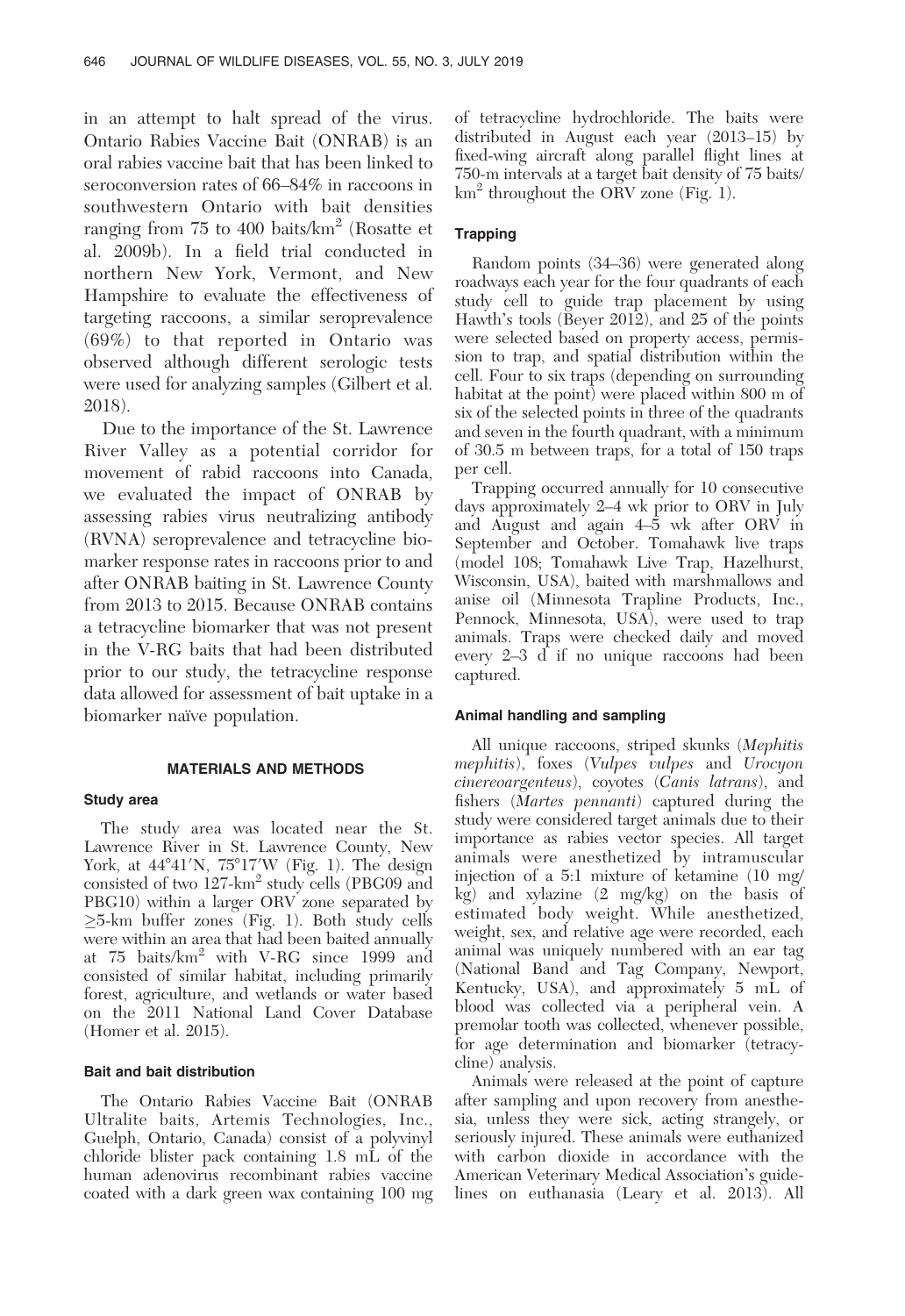

FIGURE 1. Two study cells within a larger oral rabies vaccination zone where Ontario Rabies Vaccine Baits (ONRAB) were distributed from 2013 to 2015, with the raccoon (Procyon lotor) rabies cases in the study area in St. Lawrence County, New York, USA, reported by the New York State Department of Health from 2011 to 2018 (no cases were reported in the study area in 2011 or after 2015).

nontarget species were released at the point of capture without anesthesia or sampling.

## Laboratory testing

Serum samples were submitted to the New York State Department of Health, Wadsworth Laboratory (Slingerlands, New York, USA) to test for RVNA by using a modified neutralization test (Trimarchi et al. 1996). Sera with RVNA titers -0.125 IU/mL were considered positive, and sera with RVNA titers  $< 0.125$  IU/mL were considered negative. Sera from 41 raccoons (2%) that could not be evaluated at the cut-off value due to poor sample quality were excluded from further analyses. The entire heads from 11 euthanized animals were sent to New York State Department of Health for testing of brain tissue by direct fluorescent antibody test (CDC 2005), and rabies virus variant typing was performed on positive samples (Szanto et al. 2011).

#### Age determination and biomarker analysis

Teeth were submitted to Matson's Laboratory LLC (Manhattan, Montana, USA) for age determination and biomarker analysis. Age was determined to the nearest year by using a compound microscope and ultraviolet light with filters to detect and count cementum or dentin annuli (Johnston et al. 1999). Animals  $\leq 1$  yr old were classified as juveniles and those  $\geq\!\!1$  yr as adults. If a tooth was unavailable for aging  $(n=43)$ , the relative age (juvenile or adult) determined at the time of capture was used. Additionally, a thin section of tooth was examined microscopically by using an ultraviolet filter to detect fluorescence indicative of tetracycline biomarker (Johnston et al. 1999), typically visible 2 d after bait consumption (Hanlon et al. 1989).

#### Data analysis

Unless otherwise specified, all further analyses and results refer to raccoons because they were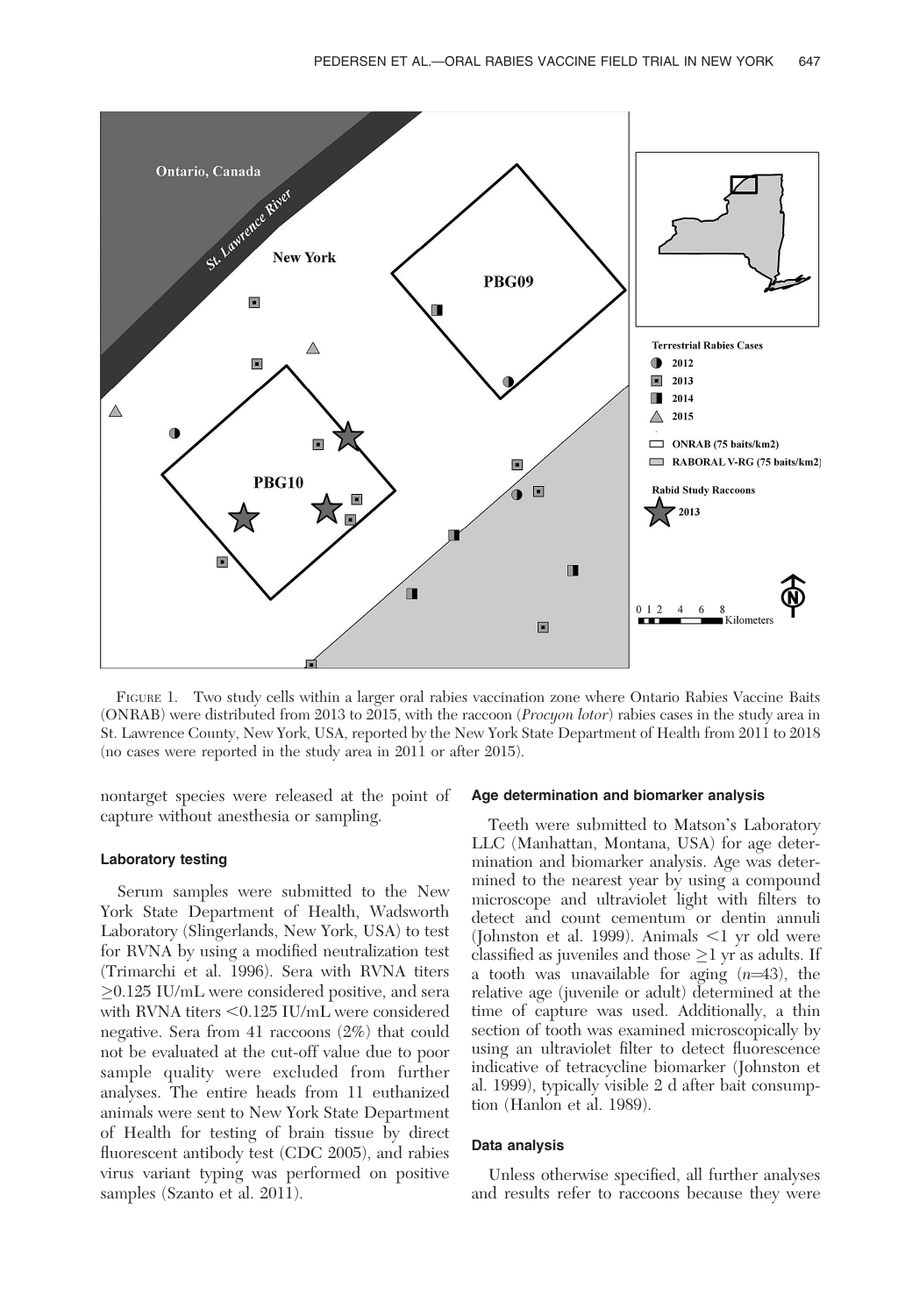TABLE 1. The number of rabies antibody-positive sera and number of animals tested for each target species by year and trapping period (prior to or after Ontario Rabies Vaccine Bait distribution) tested for rabies virus neutralizing antibodies by using a modified virus neutralization test. Animals were captured in St. Lawrence County, New York, USA, from 2013 to 2015.

| Common name                | Scientific name          | No. positive/no. tested |          |          |          |          |          |  |
|----------------------------|--------------------------|-------------------------|----------|----------|----------|----------|----------|--|
|                            |                          | 2013                    |          | 2014     |          | 2015     |          |  |
|                            |                          | Prebait                 | Postbait | Prebait  | Postbait | Prebait  | Postbait |  |
| Coyote                     | Canis latrans            | $\Omega$                | $\Omega$ | $\Omega$ | $\Omega$ | 0/1      | $\theta$ |  |
| Fisher                     | Martes pennant           | 0/6                     | 0/2      | 0/1      | $\Omega$ | 0/1      | $\theta$ |  |
| Gray fox                   | Urocyon cinereoargenteus | $\Omega$                | $\theta$ | $\Omega$ | 0/1      | $\Omega$ | $\theta$ |  |
| Raccoon <sup>a</sup>       | Procyon lotor            | 183/405                 | 55/108   | 216/341  | 140/237  | 152/304  | 165/286  |  |
| Red fox                    | Vulpes vulpes            | $\Omega$                | $\theta$ | $\Omega$ | $\theta$ | 2/5      | 0        |  |
| Striped skunk <sup>a</sup> | Mephitis mephitis        | 1/27                    | 9/31     | 6/19     | 6/60     | 4/23     | 10/40    |  |

<sup>a</sup> Sera from 41 raccoons and three striped skunks could not be evaluated at the test cutoff.

the primary target species. We used a generalized linear mixed model implemented in Program R, package lme4 (Bates et al. 2015; R Development Core Team 2017) to examine the RVNA seroprevalence and tetracycline prevalence in populations prior to and after baiting across the 3-yr study. Year, trapping period (prebait or postbait), age, and sex were considered fixed effects, and study cell was considered a random effect. We considered two relationships with seroprevalence and year: a linear effect of year (representing a trend in time, referred to as ''trend'') and each year individually (to examine annual variability in the effect on seroprevalence, referred to as "year"). We examined models with simple main effects, an additive model, and models with relevant two-way interactions and compared these to the null model. Models were compared by using the second-order Akaike's information criterion (AICc), and models within two AICc of the top model were considered competitive, with model averaging being used when model uncertainty occurred (Burnham and Anderson 2002).

#### RESULTS

Aerial baiting was conducted in northern New York along the Canadian border with 356,550 ONRAB baits distributed at 75 baits/ km<sup>2</sup> in the respective ORV zone from 2013 to 2015 (Fig. 1). Across the study cells, 39,385 baits were distributed, and actual bait densities for the ONRAB treatment area were 74, 78, and 75 baits/ $km^2$  for 2013, 2014, and 2015, respectively.

A total of 1,474 unique raccoons were captured, and 248 were recaptured. All recaptures, with the exception of one raccoon, were recaptured in the same study cell as they were originally captured. The raccoon was a naïve juvenile male when originally sampled, and 2 yr later was RVNA positive when captured approximately 26 km from its original location. The percentage of males (54.1%) and females (45.8%) trapped during the study was nearly the same, and 74% were adults. One coyote, 10 fishers, one gray fox, five red foxes, and 203 striped skunks were also sampled; sera from the one coyote and 36 of the striped skunks tested RVNA positive (Table 1).

The top model for RVNA seroprevalence included two interactions: between year and trapping period and between trapping period and age (Table 2). The postbait RVNA seroprevalence increased each year, whereas the prebait seroprevalence varied annually (Fig. 2). The postbait seroprevalence was higher each year in adults compared with juveniles (Fig. 2). Similarly, the postbait seroprevalence in 2015 compared with the prebait seroprevalence in 2013 was significantly higher in adults but not in juveniles (Fig. 2). The model estimates for postbait seroprevalence of adults and juveniles for 2013, 2014, and 2015 were 57.6% (95% confidence interval [CI]: 47.7–66.8), 61.6%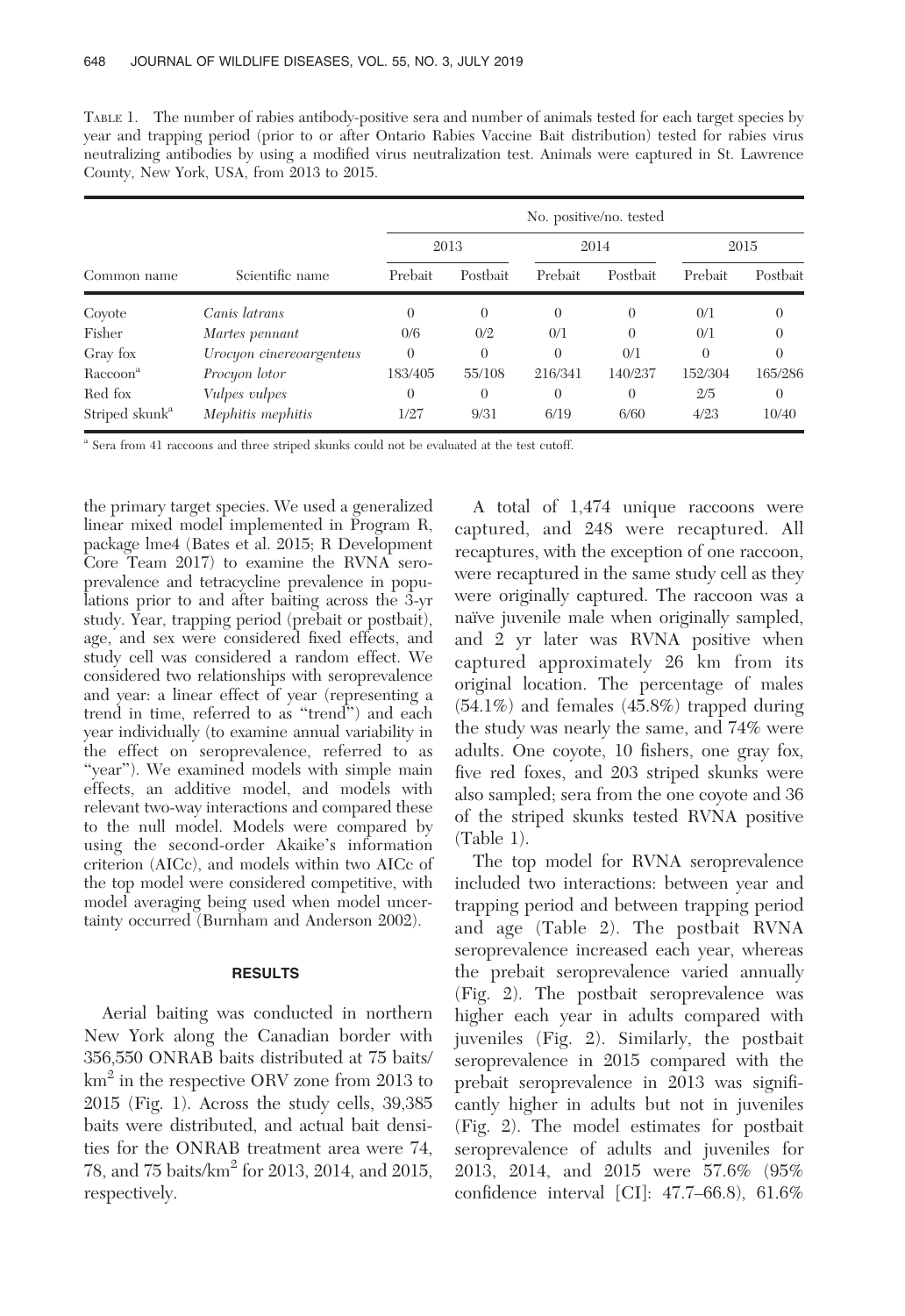| TABLE 2. Model results for rabies virus neutralizing         |
|--------------------------------------------------------------|
| antibody seroprevalence response (titers $>0.125$ IU/        |
| mL were considered positive) of a raccoon ( <i>Procyon</i> ) |
| <i>lotor</i> ) population sampled in St. Lawrence County,    |
| New York, USA, from 2013 to 2015 prior to and after          |
| baiting with Ontario Rabies Vaccine Baits.                   |

| Model tested <sup>a</sup>         | $K^{\rm b}$    | $\triangle AICc^c$ | $\omega^{\rm d}$ | $\operatorname{LL}^{\operatorname{e}}$ |
|-----------------------------------|----------------|--------------------|------------------|----------------------------------------|
| Year×period+period                | 9              | $\overline{0}$     | 0.98             | $-128.34$                              |
| $\times$ age                      | 8              | 9.02               | 0.01             | $-134.38$                              |
| Year×period+age                   | 6              | 10.41              | 0.01             | $-137.89$                              |
| Year+period+age                   | 9              | 11.64              | $\overline{0}$   | $-134.17$                              |
| Year×period+sex+age               | 7              | 12.71              | $\theta$         | $-137.67$                              |
| Year+period+sex+age<br>Period+age | 4              | 18.45              | $\overline{0}$   | $-144.47$                              |
|                                   | $\overline{5}$ |                    |                  |                                        |
| Year+age                          |                | 20.33              | $\overline{0}$   | $-144.16$                              |
| Period+sex+age                    | 5              | 20.36              | $\overline{0}$   | $-144.18$                              |
| Trend+period+age                  | 5              | 20.37              | $\overline{0}$   | $-144.18$                              |
| Trend×period+age                  | 6              | 22.35              | $\overline{0}$   | $-143.86$                              |
| Trend+period+sex+age              | 6              | 22.46              | $\overline{0}$   | $-143.92$                              |
| Trend×period+sex+age              | 7              | 24.6               | $\theta$         | $-143.61$                              |
| Trend+age                         | $\overline{4}$ | 32.78              | $\overline{0}$   | $-151.64$                              |
| Age                               | 3              | 33.57              | $\overline{0}$   | $-153.22$                              |
| Sex+age                           | $\overline{4}$ | 35.71              | $\overline{0}$   | $-153.1$                               |
| Year                              | $\overline{4}$ | 78.57              | $\theta$         | $-174.53$                              |
| Year+period                       | 5              | 79.91              | $\overline{0}$   | $-173.95$                              |
| Year×period                       | $\overline{7}$ | 80.72              | $\overline{0}$   | $-171.67$                              |
| Year+sex                          | $\overline{5}$ | 81.07              | $\theta$         | $-174.53$                              |
| Year+period+sex                   | 6              | 82.52              | $\overline{0}$   | $-173.95$                              |
| Year×period+sex                   | 8              | 83.61              | $\overline{0}$   | $-171.67$                              |
| Trend                             | 3              | 96.56              | $\overline{0}$   | $-171.67$                              |
| Trend+period                      | $\overline{4}$ | 97.12              | $\overline{0}$   | $-183.81$                              |
| Period                            | 3              | 98.32              | $\overline{0}$   | $-185.6$                               |
| Trend+sex                         | $\overline{4}$ | 98.94              | $\overline{0}$   | $-184.72$                              |
| Intercept only                    | $\overline{2}$ | 99.37              | $\theta$         | $-187.26$                              |
| Trend×period                      | 5              | 99.58              | $\overline{0}$   | $-183.79$                              |
| Trend+period+sex                  | 5              | 99.6               | $\theta$         | $-183.8$                               |
| Period+sex                        | $\overline{4}$ | 100.67             | $\overline{0}$   | $-185.58$                              |
| Sex                               | 3              | 101.64             | $\overline{0}$   | $-187.26$                              |
| Trend×period+sex                  | 6              | 102.18             | $\overline{0}$   | $-183.78$                              |

 $period = trapping period (prebait or postbait); trend = linear$ effect of year.

 $^{\rm b}$  K  $=$  number of parameters.

 $\,^{\rm c}$  The second-order Akaike's information criterion (AICc) for the top model is 273.51. All models include a parameter for the random effect of cell.

 $d \omega = AICc$  model weight.

 $e^e$  LL = log likelihood of the model.

(95% CI: 54.6–68.3), and 63.7% (95% CI: 57.0–69.9), respectively. Sex was not an important factor affecting RVNA seroprevalence.



FIGURE 2. The estimated seroprevalence of rabies virus neutralizing antibodies (A) and biomarker (tetracycline) prevalence (B) by age class of raccoons (Procyon lotor) captured in St. Lawrence County, New York, USA, prior to baiting with Ontario Rabies Vaccine Baits compared with postbait distribution each year in 2013–15. The 95% confidence intervals are shown as vertical bars.

The top model for tetracycline response was the same as for the RVNA analysis (Table 3). The postbait tetracycline prevalence among adults was higher than the prebait prevalence for all years, with model estimates of 1.4% (95% CI: 0.5–3.8) prior to ONRAB baiting in 2013 compared with 51.3% (95% CI: 43.9–58.5) after baiting in 2015 (Fig. 2). The postbait tetracycline prevalence increased each year among adults, but the biggest change in juveniles was observed in 2015 (Fig. 2).

During the study, 11 raccoons were euthanized and submitted for rabies diagnostic testing. Three were rabid, and raccoon rabies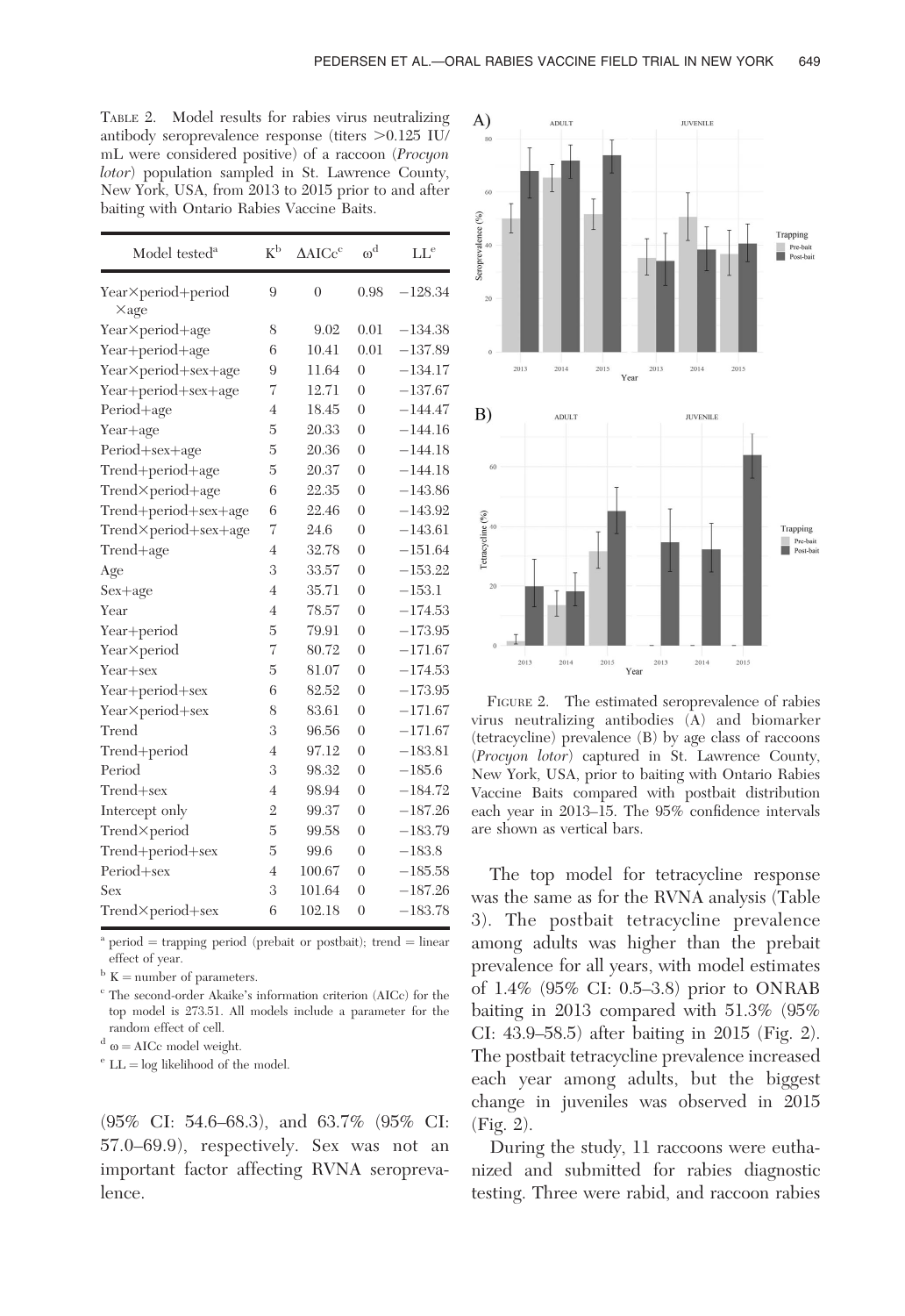TABLE 3. Model results for biomarker (tetracycline) prevalence response of a raccoon (Procyon lotor) population sampled in St. Lawrence County, New York, USA, from 2013 to 2015 prior to and after baiting with Ontario Rabies Vaccine Baits.

| Model tested <sup>a</sup>        | $K^{\rm b}$              | $\triangle$ AIC $c^c$ | $\omega^{\rm d}$ | $LL^e$    |
|----------------------------------|--------------------------|-----------------------|------------------|-----------|
| Year×period <sup>e</sup> +period | 9                        | $\overline{0}$        | 1                | $-80.92$  |
| $\times$ age                     |                          |                       |                  |           |
| Year×period                      | 7                        | 53.94                 | $\theta$         | $-110.85$ |
| Year×period+age                  | 8                        | 55.3                  | $\theta$         | $-110.09$ |
| Year×period+sex                  | 8                        | 56.83                 | $\theta$         | $-110.85$ |
| Year×period+sex+age              | 9                        | 58.32                 | $\theta$         | $-110.07$ |
| Trend <sup>f</sup> ×period       | 5                        | 71.63                 | $\theta$         | $-122.38$ |
| Trend×period+age                 | 6                        | 72.12                 | $\theta$         | $-121.32$ |
| Trend×period+sex                 | 6                        | 74.24                 | $\theta$         | $-122.38$ |
| Trend×period+sex+age             | 7                        | 74.82                 | $\theta$         | $-121.29$ |
| Trend+period                     | $\overline{4}$           | 83.27                 | $\theta$         | $-129.45$ |
| Year+period                      | 5                        | 83.91                 | $\theta$         | $-128.53$ |
| $Trend+period+age$               | 5                        | 84.52                 | $\theta$         | $-128.83$ |
| Year+period+age                  | 6                        | 85.59                 | $\theta$         | $-128.05$ |
| Trend+period+sex                 | 5                        | 85.72                 | $\theta$         | $-129.43$ |
| Year+period+sex                  | 6                        | 86.49                 | $\theta$         | $-128.5$  |
| Trend+period+sex+age             | 6                        | 87.04                 | $\theta$         | $-128.78$ |
| Year+period+sex+age              | 7                        | 88.25                 | $\theta$         | $-128.01$ |
| Trend+age                        | $\overline{\mathcal{A}}$ | 164.11                | $\theta$         | $-169.87$ |
| Year+age                         | 5                        | 166.6                 | $\theta$         | $-169.87$ |
| Trend                            | 3                        | 179.75                | $\theta$         | $-178.89$ |
| $Trend + sex$                    | $\overline{4}$           | 181.7                 | $\overline{0}$   | $-178.67$ |
| Year                             | $\overline{4}$           | 181.94                | $\theta$         | $-178.79$ |
| Year+sex                         | 5                        | 184                   | $\theta$         | $-178.57$ |
| Period                           | 3                        | 241.43                | $\theta$         | $-209.72$ |
| Period+sex                       | $\overline{4}$           | 243.75                | $\theta$         | $-209.69$ |
| Period+age                       | $\overline{4}$           | 243.81                | $\theta$         | $-209.72$ |
| Period+sex+age                   | 5                        | 246.25                | $\theta$         | $-209.69$ |
| Age                              | 3                        | 388.69                | $\theta$         | $-283.35$ |
| Sex+age                          | $\overline{4}$           | 390.67                | $\theta$         | $-283.15$ |
| Intercept only                   | $\overline{2}$           | 395.82                | $\theta$         | $-288.06$ |
| Sex                              | 3                        | 397.89                | $\theta$         | $-287.96$ |

 $a<sup>a</sup>$  period = trapping period (prebait or postbait); trend = linear effect of year.

 $^{\rm b}$  K  $=$  number of parameters.

<sup>c</sup> The second-order Akaike information criterion (AICc) for the top model is 184.57. All models include a parameter for the random effect of cell.

 $d \omega = AICc$  model weight.

 $e^e$  LL  $=$  Log likelihood of the model.

was confirmed as the variant for those (Fig. 1). All three were euthanized in 2013 because they were exhibiting abnormal behavior; two were collected during prebait and one during postbait trapping.

#### **DISCUSSION**

Raccoon rabies has been detected in Ontario and Quebec provinces, Canada, as a result of infected raccoon movements across the St. Lawrence River (Nadin-Davis et al. 2006; Stevenson et al. 2016). Although raccoon rabies activity in St. Lawrence County has been relatively continuous, it is not uniform throughout, as evident in our study cells. Specifically, the number of rabies cases reported in 2013 was much higher in cell PBG10 compared with PBG09 (Fig. 1). This local epizootic likely impacted the prebait seroprevalence in 2013 within the cell, as has been reported previously (Carey and McLean 1983). As a result, the overall impact of ONRAB baiting observed during the study may have been diminished. Though both study cells had been baited with V-RG for 14 consecutive years prior to the study, animals were not trapped prior to bait distribution or routinely after baiting was conducted; consequently, no data are available to examine trends in serologic response, age structure, or temporal patterns. Despite long-term baiting, an increase in RVNA seroprevalence was observed after ORV baiting with ONRAB. In a study conducted in Virginia using V-RG, no difference was observed after 3 yr when V-RG was applied at  $75$  baits/ $km^2$  to an area that had previously been baited for 12 yr (Pedersen et al. 2019). Because the RVNA seroprevalence in our study still indicated an increasing trend after 3 yr of baiting with ONRAB, it is possible that the seroprevalence would have continued to increase if sampling had continued (i.e., no saturation effect was observed). However, additional sampling would have been necessary to confirm this pattern. It also suggested that application of ONRAB may boost RVNA seroprevalence in raccoons beyond levels achieved with V-RG (Gilbert et al. 2018). The V-RG baiting prior to the study obscured the relationship between the serologic response and the tetracycline prevalence caused by consuming ONRAB baits. Assuming the tetracycline prevalence in our study was indicative of the response that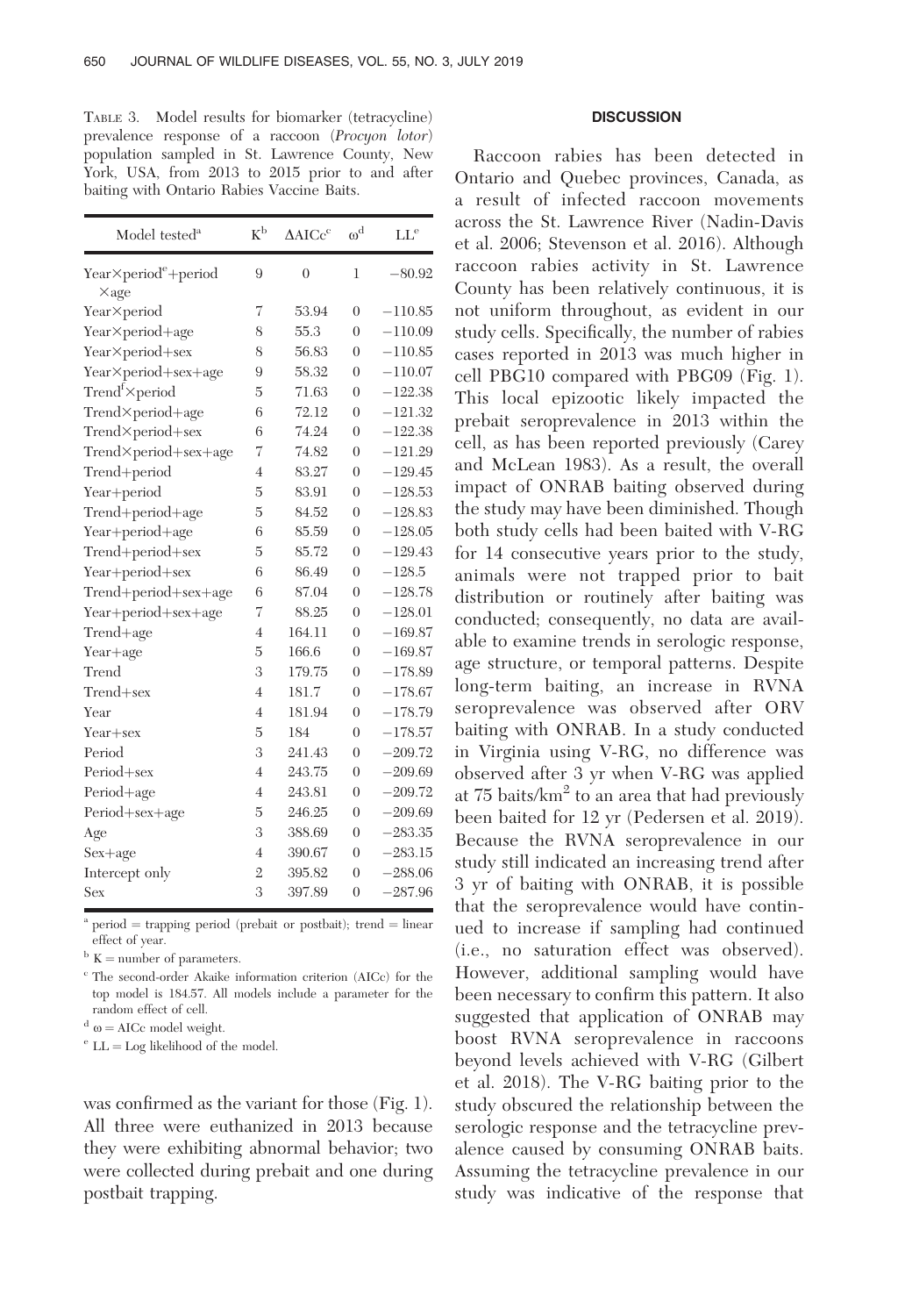would have been observed in an ORV naïve area, the increase in tetracycline prevalence from  $\leq 1\%$  to 54.2% after 3 yr of baiting suggests ONRAB would have resulted in a higher antibody prevalence if ORV had not occurred previously. Even though a tetracycline biomarker can be used to assess bait consumption, it does not always signify concurrent antibody development (Rosatte et al. 2008) and can vary, depending on the tissues selected for analysis (Algeo et al. 2013). Partial bait consumption can result in tetracycline detection but may be insufficient for development of an antibody response (Brown et al. 2012). In our study, the tetracycline prevalence doubled in adults and juveniles from 2014 to 2015, but a corresponding increase in seroprevalence was not observed. Because ORV baits with no biomarker were distributed for 14 yr prior to our study, the cumulative effect of tetracycline may have been more pronounced compared with the serologic effect of bait consumption. Disparities between serologic and tetracycline prevalence patterns could also be attributed to a variety of factors, such as individual heterogeneity and environmental or sampling variation.

In another study in which ONRAB was applied in northern New York, Vermont, and New Hampshire, the RVNA seroprevalence was 27% across study cells prior to baiting with ONRAB (but with previous V-RG baiting) and averaged 69% after 3 yr of ONRAB baiting (Gilbert et al. 2018). In rural West Virginia, seroprevalence (on the basis of the rapid fluorescent focus inhibition test) increased from  $9.6\%$  in an ORV naïve area prior to baiting to 49.2% after baiting with ONRAB for a single year (Slate et al. 2014). Without accounting for the different serologic test used in West Virginia, our results indicated a more modest increase in seroprevalence (45.2% prior to baiting and 57.7% after 3 yr of baiting), but the trend and amplitude was still higher than the average of 30% often observed after baiting with V-RG (Slate et al. 2009). The prebait seroprevalence in 2013 was higher than usual due to elevated circulation of rabies virus in the county (Fig.

1) and because ORV baiting had occurred for 14 consecutive years prior to the study. The impact of our study is perhaps more apparent when focusing on adults, since 73.8% (95% CI: 67.2–79.5) of adult raccoons were seropositive after 3 yr of baiting (Fig. 2). However, because the average life span of raccoons is approximately 2–3 yr (Hadidian et al. 2010), juveniles are assumed to have the most potential to affect the disease dynamics of the population. After 3 yr of ONRAB baiting, the RVNA seroprevalence in the juvenile cohorts only increased from 35.3% (95% CI: 28.7–42.4) to 40.6 (95% CI: 33.7–47.9). Targeting juvenile raccoons for ORV uptake is essential for obtaining the long-term goal of raccoon rabies elimination.

Skunks can also be infected with the raccoon rabies virus variant (Guerra et al. 2003). Safe and effective vaccines and baits for skunks are needed for ultimate rabies elimination. Although our study was not designed specifically to evaluate skunks, we had the opportunity to test 203 skunks, and the RVNA seroprevalence increased from 4% (95% CI: 1–18) prior to ONRAB baiting in 2013 to 25% (95% CI: 14–40) after baiting in 2015. This is similar to a study conducted in Maine and New Brunswick where  $3\%$  ( $n=36$ ) and 15%  $(n=33)$  of skunks developed RVNA (on the basis of competitive enzyme-linked immunosorbent assay) after baiting with V-RG and ONRAB, respectively (Fehlner-Gardiner et al. 2012). In another 3-yr study conducted in the northeastern US where ONRAB baits were distributed, the RVNA seroprevalence in skunks increased from 0%  $(n=4)$  to 17%  $(n=12)$  in naïve study sites and from 0  $(n=14)$  to 18%  $(n=55)$  in areas previously baited with V-RG (Gilbert et al. 2018). These results suggest that ONRAB may be a more effective bait for skunks than V-RG, but additional studies designed to evaluate skunks are recommended.

## ACKNOWLEDGMENTS

We thank all Wildlife Services personnel who trapped the animals that were sampled for this study, as well as Jordona Kirby, Bob Hale, and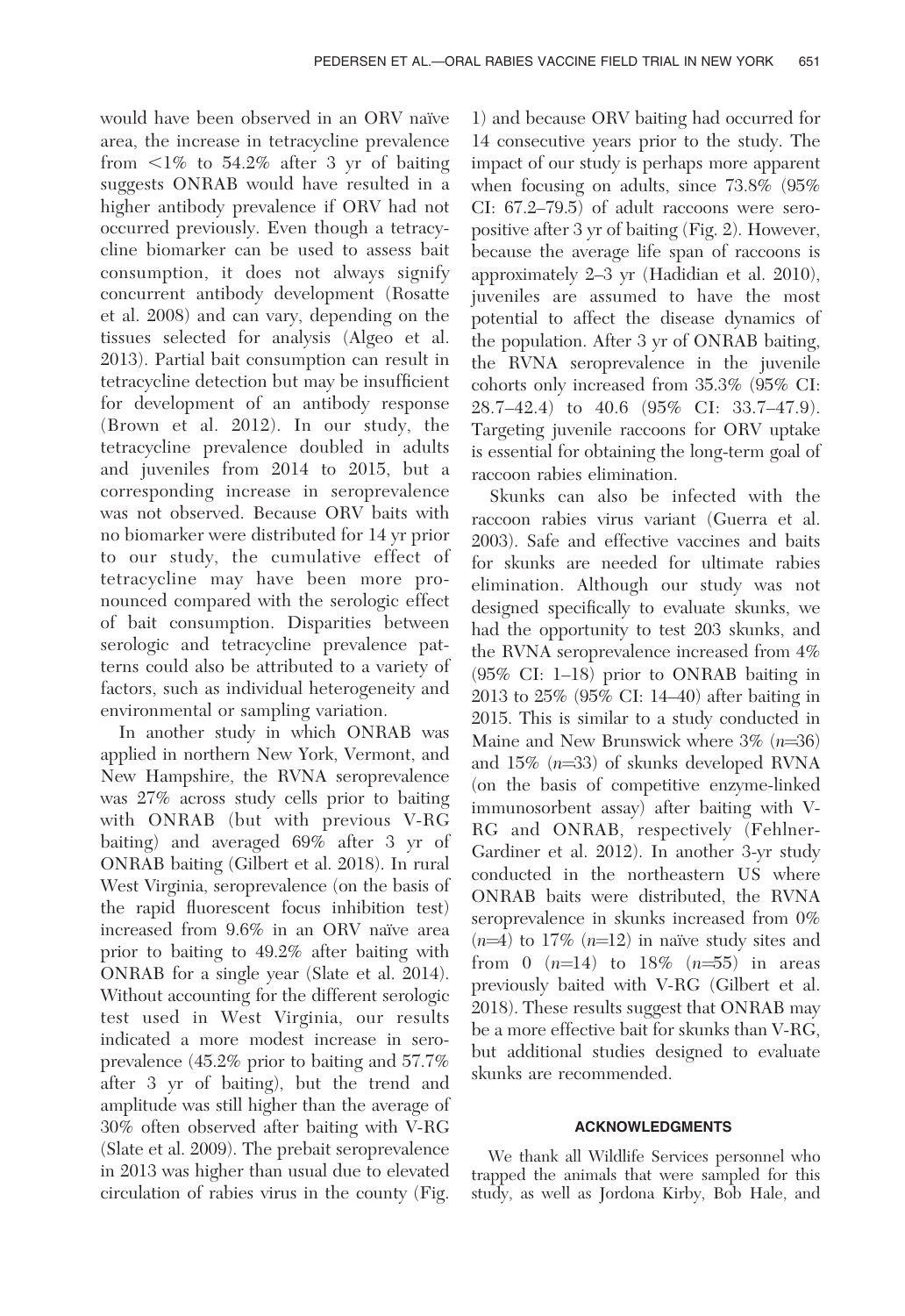Bradley Hicks for executing bait distribution operations. Mention of trade names or commercial products in this work is solely for the purpose of providing specific information and does not imply recommendation or endorsement by the US Department of Agriculture.

## LITERATURE CITED

- Algeo TP, Norhenberg G, Hale R, Montoney A, Chipman RB, Slate D. 2013. Oral rabies vaccination variation in tetracycline biomarking among Ohio raccoons. J Wildl Dis 49:332–337.
- Bates D, Maechler M, Bolker B, Walker S. 2015. Fitting linear mixed-effect models using lme4. J Stat Softw 67:1–48.
- Beyer HL. 2012. Geospatial modelling environment. http://www.spatialecology.com/gme/index.htm. Accessed June 2018.
- Brown LJ, Rosatte RC, Fehlner-Gardiner C, Taylor JS, Davies JC, Donovan D. 2012. Immune response and protection in raccoons (Procyon lotor) following consumption of baits containing ONRAB®, a human adenovirus rabies glycoprotein recombinant vaccine. J Wildl Dis 48:1010–1020.
- Burnham KP, Anderson DR. 2002. Model selection and multimodel inference: A practical information-theoretic approach. 2nd Ed. Springer-Verlag, New York, New York, 487 pp.
- Carey AB, Mclean RG. 1983. The ecology of rabies: Evidence of co-adaptation. J Appl Ecol 20:777–800.
- CDC (Centers for Disease Control and Prevention). 2005. Protocol for postmortem diagnosis of rabies in animals by direct fluorescent antibody testing. https://www.cdc.gov/rabies/pdf/rabiesdfaspv2.pdf. Accessed July 2018.
- Cullingham CI, Kyle CJ, Pond BA, Rees EE, White BN. 2009. Differential permeability of rivers to raccoon gene flow corresponds to rabies incidence in Ontario, Canada. Mol Ecol 18:43–53.
- Fehlner-Gardiner C, Rudd R, Donovan D, Slate D, Kempf L, Badcock J. 2012. Comparing ONRAB® and RABORAL V-RG® oral rabies vaccine field performance in raccoons and striped skunks, New Brunswick, Canada, and Maine, USA. J Wildl Dis 48:157– 167.
- Gilbert AT, Johnson SR, Nelson KM, Chipman RB, VerCauteren KC, Algeo TP, Rupprecht CE, Slate D. 2018. Field trials of Ontario rabies vaccine bait in the northeastern United States, 2012–2014. J Wildl Dis 54:790–801.
- Guerra MA, Curns AT, Rupprecht CE, Hanlon CA, Krebs JW, Childs JE. 2003. Skunk and raccoon rabies in the eastern United States: Temporal and spatial analysis. Emerg Infect Dis 9:1143–1150.
- Hadidian J, Prange S, Rosatte R, Riley SPD, Gehrt SD. 2010. Raccoons (Procyon lotor). In: Urban carnivores: Ecology, conflict, and conservation, Gehrt SD, Riley SPD, Cypher BL, editors. Johns Hopkins University Press, Baltimore, Maryland, pp. 35–47.
- Hanlon CL, Hayes DE, Hamir AN, Snyder DE, Jenkins S, Hable CP, Rupprecht CE. 1989. Proposed field evaluation of a rabies recombinant vaccine for raccoons (Procyon lotor): Site selection, target species characteristics, and placebo baiting trials. J Wildl Dis 25:555–567.
- Homer C, Dewitz J, Yang L, Jin S, Danielson P, Xian G, Coulston J, Herold N, Wickham J, Megown K. 2015. Completion of the 2011 National Land Cover Database for the conterminous United States— Representing a decade of land cover change information. Photogramm Eng Remote Sensing 81:345– 354.
- Johnston DH, Joachim DG, Bachmann P, Kardong KV, Stewart RE, Dix LM, Strickland MA, Watt ID. 1999. Aging furbearers using tooth structure and biomarkers. In: Wild furbearer management and conservation in North America, Novak M, Baker JA, Obbard ME, Malloch B, editors. Ontario Fur Managers Federation, Sault Ste. Marie, Ontario, Canada, pp. 228–243.
- Leary SL, Underwood W, Anthony R, Cartner S, Corey D, Grandin T, Greenacre C, Gwaltney-Brant S, Mccrackin MA, Meyer R, et al. 2013. AVMA guidelines for the euthanasia of animals: 2013 edition. American Veterinary Medical Association, Schaumburg, Illinois, 102 pp.
- Monroe BP, Yager P, Blanton J, Birhane MG, Wadhwa A, Orciari L, Petersen B, Wallace R. 2016. Rabies surveillance in the United States during 2014. *J Am* Vet Med Assoc 248:777–788.
- Nadin-Davis S, Muldoon F, Wandeler A. 2006. A molecular epidemiological analysis of the incursion of the raccoon strain of rabies virus into Canada. Epidemiol Infect 134:534–547.
- Pedersen K, Gilbert AT, Wilhelm ES, Nelson KM, Davis AJ, Kirby JD, VerCauteren KC, Johnson SR, Chipman RB. 2019. Effect of high density oral rabies vaccine baiting on rabies virus neutralizing antibody response in raccoons (Procyon lotor). J Wildl Dis 55: 399–409.
- R Development Core Team. 2017. R: A language and environment for statistical computing. R Foundation for Statistical Computing, Vienna, Austria. https:// www.R-project.org/. Accessed June 2018.
- Rosatte R, Allan M, Bachmann P, Sobey K, Donovan D, Davies JC, Silver A, Bennett K, Brown L, Stevenson B, et al. 2008. Prevalence of tetracycline and rabies virus antibody in raccoons, skunks, and foxes following aerial distribution of V-RG baits to control raccoon rabies in Ontario, Canada. J Wildl Dis 44: 946–964.
- Rosatte RC, Donovan D, Allan M, Bruce L, Buchanan T, Sobey K, Stevenson B, Gibson M, Macdonald T, Whalen M, et al. 2009a. The control of raccoon rabies in Ontario Canada: Proactive and reactive tactics, 1994–2007. J Wildl Dis 45:772–784.
- Rosatte R, Donovan D, Allan M, Howes LA, Silver A, Bennett K, Macinnes C, Davies C, Wandeler A, Radford B. 2001. Emergency response to raccoon